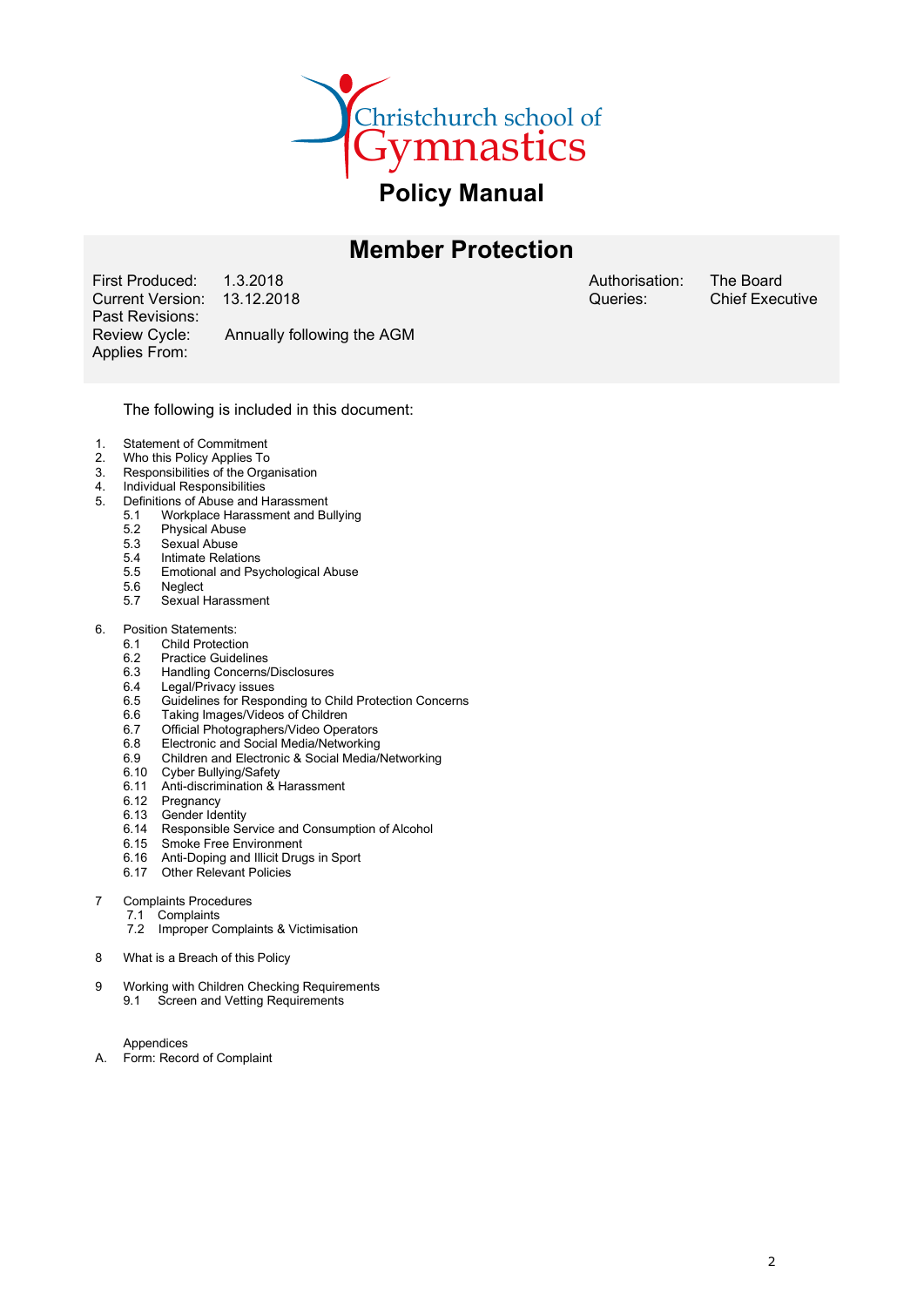# 1. STATEMENT OF COMMITMENT

It is the policy of Christchurch School of Gymnastics Inc. to maintain a working environment free from all forms of harassment or intimidation. Unwelcome harassment can be physical and/or threatening behaviour, abuse of power, isolation, discrimination, sexual and/or racial harassment. Whichever form the harassment takes, it is a serious violation of our policy and will not be condoned or permitted. Any employee who violates this policy will be subject to appropriate disciplinary action up to and including termination of employment.

# 2. POLICY APPLICATION

This policy applies to:

- All athletes, coaches, judges, employees, administrators, officials, parents/caregivers, volunteers and club members whether they are in paid or in an unpaid capacity.
- equally to each of the clubs disciplines
- Behaviour occurring both within and outside the course of the club's business, activities and events, when the behaviour involves individuals associated with the club and negatively affects relationships within the clubs sport and work environment
- Gymnastics New Zealand and any affiliated member
- Support personnel appointed or elected to CSG teams and squads (e.g. managers, physiotherapists, psychologists, masseurs, sport trainers, etc.)
- National coaches and assistant coaches

This policy will continue to apply to a person even after they have stopped their association or employment with CSG if disciplinary action, relating to an allegation against that person, has commenced prior to that person ceasing their association with CSG.

# 3. RESPONSIBILITIES OF THE ORGANISATION

Christchurch School of Gymnastics must:

- Adopt, implement and comply with this policy
- Make such amendments to the Constitution, Rules or Policies necessary for this policy to be enforceable
- Publish, distribute and promote this policy and the consequences of breaches
- Promote and model appropriate standards of behaviour at all times
- Promptly deal with any breaches or complaints made under this policy in a sensitive, fair, timely and confidential manner
- Apply this policy consistently
- Recognise and enforce any penalty imposed under this policy
- Ensure that a copy of this policy is available or accessible to the persons and associations to whom this policy applies
- Use appropriate people to receive and manage complaints and allegations [e.g. the Child Advocate, Staff Advocate or the H & S Officer)
- Monitor and review this policy from time to time as appropriate

# 4. RESPONSIBILITIES OF THE INDIVIDUAL

Individuals bound by this policy are responsible for:

- Making themselves aware of this policy and complying with its standards of behaviour
- Placing the safety and welfare of our gymnasts above other considerations
- Being accountable for their own behaviour
- Following the procedures outlined in this policy regarding child protection concerns
- Co-operating in providing a discrimination, child abuse and harassment free sporting environment
- Understanding the possible consequences of breaching this policy
- Complying with any decisions and/or disciplinary measures imposed pursuant to this policy

# 5. DEFINITIONS OF ABUSE & HARASSMENT

Discrimination and all forms of harassment are unlawful under NZ law. People engaging in harassment can have legal action taken against them under these laws.

In some cases, legal action can also be taken against the club. For this reason, the club has a legal responsibility to ensure that discrimination or harassment, or bullying does not occur in the course of our activities.

The law has a minimum standard for behaviour within the club and therefore any criminal offence will be reported to the appropriate authorities.

Workplace harassment and bullying is unwelcome and offensive and is likely to affect staff morale and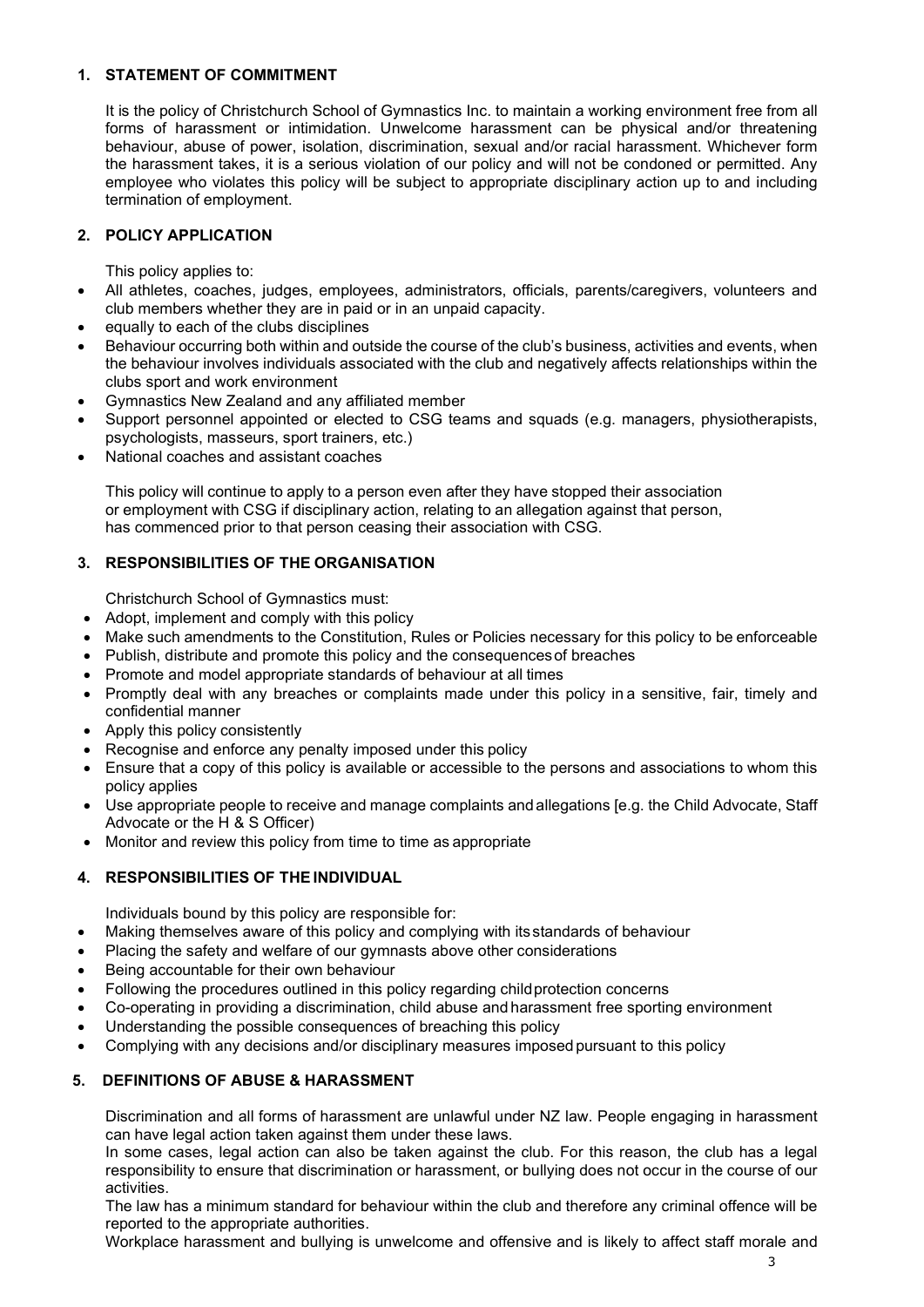create an unhealthy workplace culture.

Harassment can take a number of forms, such as: unwelcome comments, or conduct or gestures that are insulting, intimidating, malicious or offensive. It may be an isolated incident or ongoing pattern. The harasser may not be aware that the behaviour is unwelcome, but it is possible for harassment to affect recipients' performance, behaviour or working environment thereby impairing their ability to function in the workspace.

Christchurch School of Gymnastics considers the following definitions and examples of abuse and harassment applicable to all its members:

# 5.1 Workplace Harassment & Bullying

This may include:

- Disrupting the work environment through unwanted behaviour;
- Making unwelcomed advances including persistent, unwelcome social invitations, emails or telephone calls to colleagues, either at work or at home;
- Directly or indirectly subjecting another person to unwelcome conduct of a threatening nature, including through conversation, action, or through the display of material in either written or electronic form.
- Conduct that is likely to cause another employee, customer or vendor, representative of the employer of the club embarrassment, loss of dignity, feelings of intimidation, or loss of opportunity, including all forms of discrimination and harassment;
- Directly or indirectly subjecting another person to unwelcome conduct of a threatening nature, including through conversation, action, or through the display of material in either written or electronic form.

Behaviour that constitutes workplace harassment and bullying is such that the recipient finds it unwelcome; whether or not they make it known that they do not like the harassment. As in any area of human interaction, the boundaries of what constitutes workplace harassment and bullying may vary from individual to individual. In addition, an individual may have different boundaries for different relationships. It is the responsibility of all employees to recognise and respect the boundaries set by others. Harassment and Bullying can occur both on and off work premises and both inside and outside of working hours. However, behaviour will only amount to workplace harassment and bullying in employment if the harassment would not have occurred but for the employment relationship between the harasser and the complainant.

# 5.2 Physical Abuse

Physical abuse is any act that results in inflicted injury to a person. Injuries caused through abuse/neglect are known as non-accidental injury. They may include, but are not restricted to:

Shaking, hitting, kicking, throwing, burning, or training methods that are inappropriate for the age and physiological development of the athlete. Any strength training should be used with extreme caution as it can be harmful if not conducted appropriately.

#### 5.3 Sexual Abuse

Sexual abuse is any act or acts that result in the sexual exploitation of a person whether consensual or not. It may be perpetrated by an adult, older child or similar aged athlete. It may include, but is not restricted to:

Non-contact abuse such as: exhibitionism, suggestive behaviours or comments; exposing children to any obscene or inappropriate material or images; and

Contact abuse such as: touching breasts, genital areas or any inappropriate contact;

#### 5.4 Intimate Relations

The club takes the view that intimate or sexual relationships between coaches and gymnasts, while not necessarily constituting unlawful harassment, can have harmful effects on the individual gymnast involved, on other gymnasts and coaches and on our sport and club image.

Because there is always a risk that the relative power of the coach has been a factor in the development of such relationships, the club takes the position that such relationships are not permitted by coaches or other club personal working at all levels.

Should a sexual relationship develop between an athlete and a coach, the club will investigate whether any action against the coach is necessary. Action may include transfer of the coach, or if not feasible, a request for resignation or dismissal from employment or coaching duties.

In the event that the gymnast attempts to initiate an intimate or sexual relationship, the coach must take personal responsibility for discouraging such approaches, explaining the ethical basis for such action.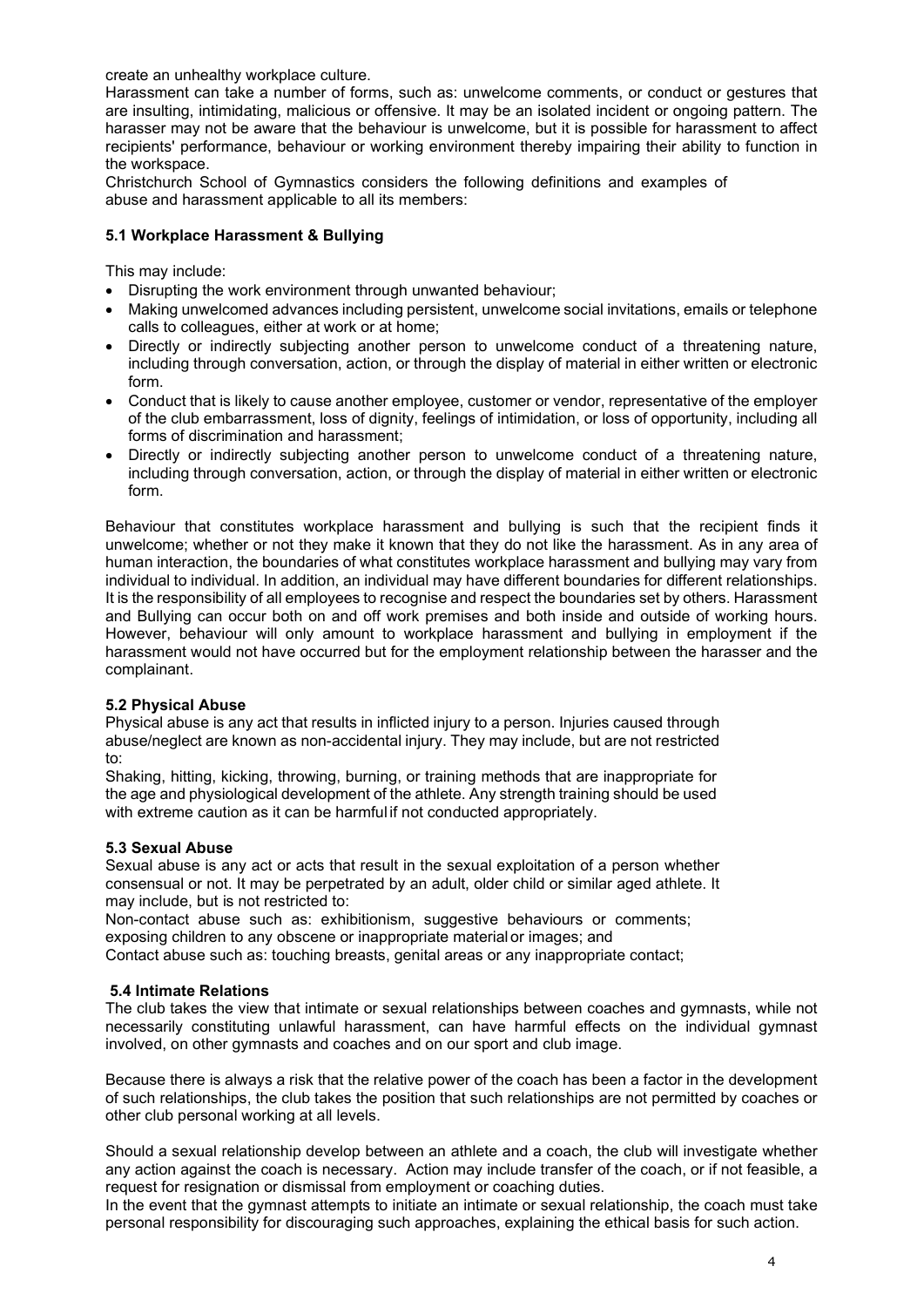The law is the minimum standard for behaviour within the club and therefore sex with a minor of either the same or opposite sex is a criminal offence and will be reported to the authorities.

# 5.5 Emotional/Psychological Abuse

Emotional abuse is any act or omission that results in impaired psychological, social, intellectual and/or emotional functioning and development of a person. It may include, but is not restricted to:

Rejection or isolation; inappropriate or continued criticism, threats, humiliation or accusations of the child or young person; exposing childrento, or involvement in anti-social or illegal activities; bullying actions such as malicious sarcasm, persistent teasing, tormenting.

### 5.6 Neglect

Neglect is failure to act in circumstances where such failure results in impaired psychological functioning, injury and/or development of a person. It may include, but is not restricted to:

Failing to provide medical care when necessary; neglectful supervision, defined by failure to provide developmentally appropriate supervision of the child or young person or athlete, leading to increased risk of harm; abandonment – leaving a child or young person in a situation without arranging necessary care for them and with no intention of returning.

# 5.7 Sexual Harassment

Sexual harassment is described as 'unwanted, unwelcome or uninvited sexual attention'. Some of the behaviours that constitute sexual harassment are, but are not limited to: Drawing another person into emotional intimacy through developing inappropriate friendships; acting in a coercive manner about one's rights in order to demand favours from children; inappropriate flattery; coercing another into divulging personal information; inappropriate or obscene jokes; displays of offensive material; or propositions.

# 6. POSITION STATEMENTS

#### 6.1 Child Protection

CSG have a responsibility to ensure that appropriate policies and procedures are established to safeguard all children and its members from any threat of or form of abuse or harassment while participating in any aspect of our sport. For the purpose of this Child Protection Position Statement, children are defined as under 18 years of age.

CSG aims to foster an environment within Gymnastics that ensures the safety and wellbeing of all members. An awareness of the Child Protection Position Statement amongst all involved with children and young people also assists in reducing risk to gymnastics organisations, coaches, officials, volunteers and parents/supporters.

Adults should at all times establish and maintain appropriate professional boundaries in their relationships with gymnasts.

#### 6.2 Practice Guidelines

Good practice amongst coaches, officials and volunteers means:

- The safety and wellbeing of children/young people must be paramount at all times
- Gymnast are treated with dignity and respect
- Good practice is promoted to reduce the possibility of abusive situations
- Always working in an open environment avoiding private or unobserved situations and encouraging open communication
- At camps or 'away/out of town' meets, adults should never enter children's rooms or invite children/young people into their room (other than the child's parents/caregivers) in the absence of other children
- Concerns regarding safeguarding children/young people are referred and dealt with according to the steps within this Position Statement
- Securing parental consent in writing to act in *loco parentis*, if the need arises to administer emergency first aid and/or other medical treatment;
- Ensuring any form of abuse or sexual harassment directed at a child from others, whether this is from another child or adult, is challenged and reported to the Child Advocate, the H & S Officer or the CEO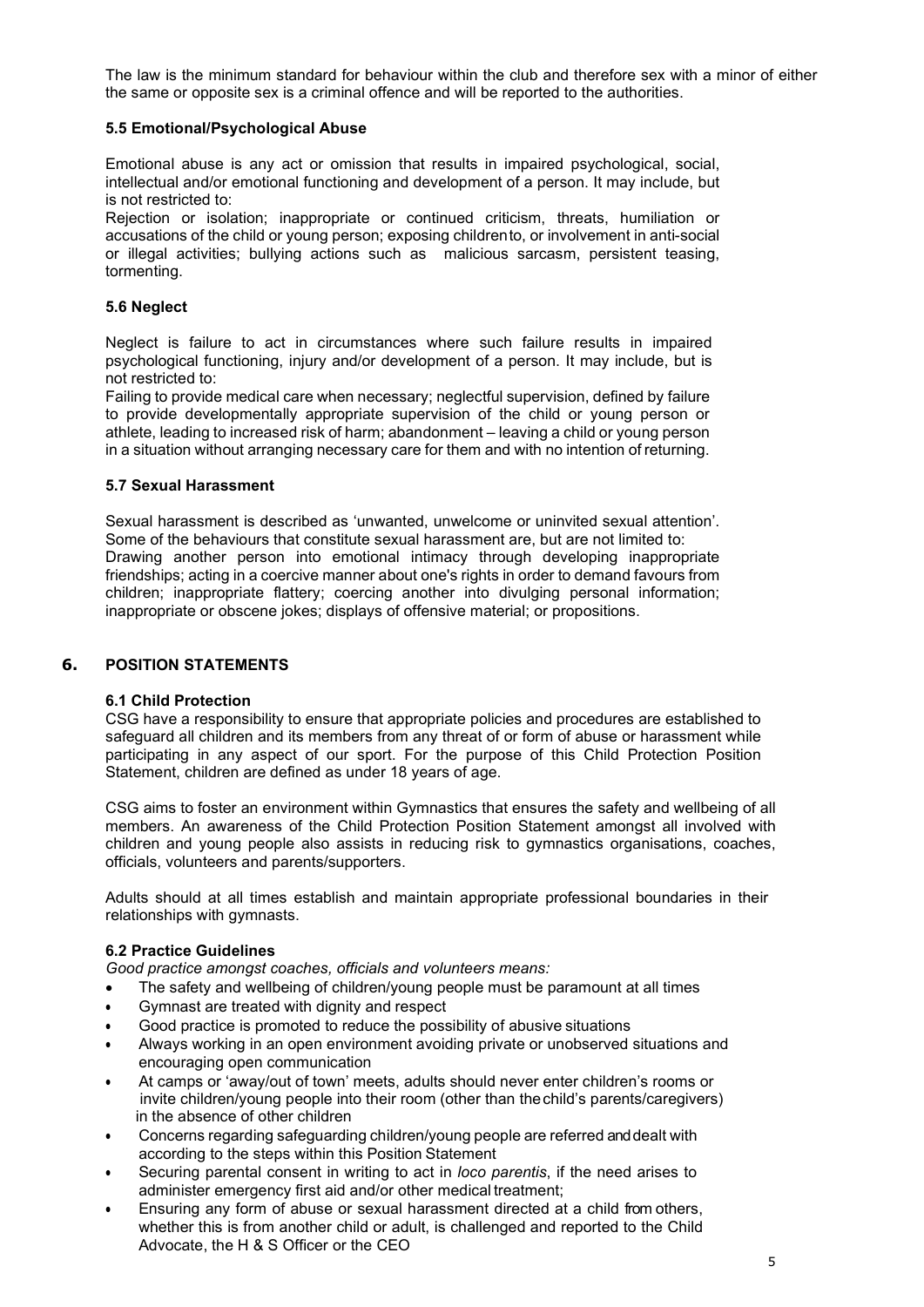- Knowing and understanding the Child Protection Position Statement as part of CSGs Member Protection Policy; and
- Where a coach believes it is necessary to touch or spot an athlete in order to correct technique, it is important that they:
	- Ensure the gymnast is made aware of the purpose of the contact and gives consent; and/or
	- Consider the appropriateness of the ways in which technique is corrected involving touch.

### All coaches, officials and volunteers must ensure:

- They never take, or are in the presence of, children/young people in secluded places where they will be alone, irrespective of gender.
- Where ever possible should not share a room with a child other than their own;
- They never deliberately reduce a child/young person to tears as a form of control;
- They never deliberately do something to make someone feel diminished or embarrassed;
- They never use inappropriate language, or allow other children to use inappropriate language unchallenged (e.g. swearing, name calling/put downs including gendered insults, sarcasm, innuendo, sexualised connotations, culturally or racially offensive comments including denigration of religions/religious groups);
- They never leave the gymnasium before all gymnasts have been collected or are continuing to be supervised by appropriate adults;
- They never cause a gymnast to lose self-esteem by embarrassing, humiliating or undermining the individual;
- They never yell or shout at gymnasts as a reprimand or in response to anger
- They never make sexually suggestive comments or actions to, or in the vicinity of a child/young person, even in fun;
- They never engage in rough, physically or sexually provocative games; and
- They never engage in, or allow unchallenged, any form of abuse or sexual harassment as described in this Position Statement.

The relationship between coaches/officials who hold a position of trust and responsibility with gymnasts, particularly, but not limited to those under 18 years, must be professional and appropriate at all times.

#### 6.3 Handling Concerns/Disclosures

As a trustworthy adult, disclosures of abuse or sexual harassment may be made to you by the person affected or another person or, you may directly observe concerning behaviour. The following is a guide to handling disclosures or concerning observations:

- If you have observed behaviour by another person to a child that causes you concern, you do not have to discuss this with the child/young person but can contact the Health & Safety officer or CEO to seek advice. Your name will be kept confidential from those whom you are reporting concerns about;
- At any time, you are able to bypass the Health & Safety Officer or CEO and report your concerns directly to Child, Youth & Family (0508 326 459) or the Police. You are not required to provide your name or details should you do this, however, if you do, they will be kept confidential by these agencies;

#### 6.4 Legal/Privacy Issues

When disclosures or observations of child abuse are made that fall in the remit of this Child Protection position statement, those to whom disclosure is made are required in all circumstances to follow the procedures outlined. All those involved in dealing with issues of Child Protection are required to respect the provisions of confidentiality which relate to their responsibility. The Privacy Act 1993 and the Health Information Privacy Code 1994 authorises disclosure of information necessary to prevent or lessen serious and imminent harm to any individual (to the extent necessary) to statutory social workers or the Police.

The Children, Young Persons and their Families Act 1989 also gives way to privacy under certain circumstances. These deal with the reporting of child abuse (Section 15) and protection of an individual from proceedings (disciplinary, civil and criminal) when disclosing child abuse to either a Child, Youth and Family (CYF) social worker or the Police (Section 16).

Upon request, information can or must be released to a CYF social worker, police officer or care and protection coordinator (Section 66 CYF Act 1989).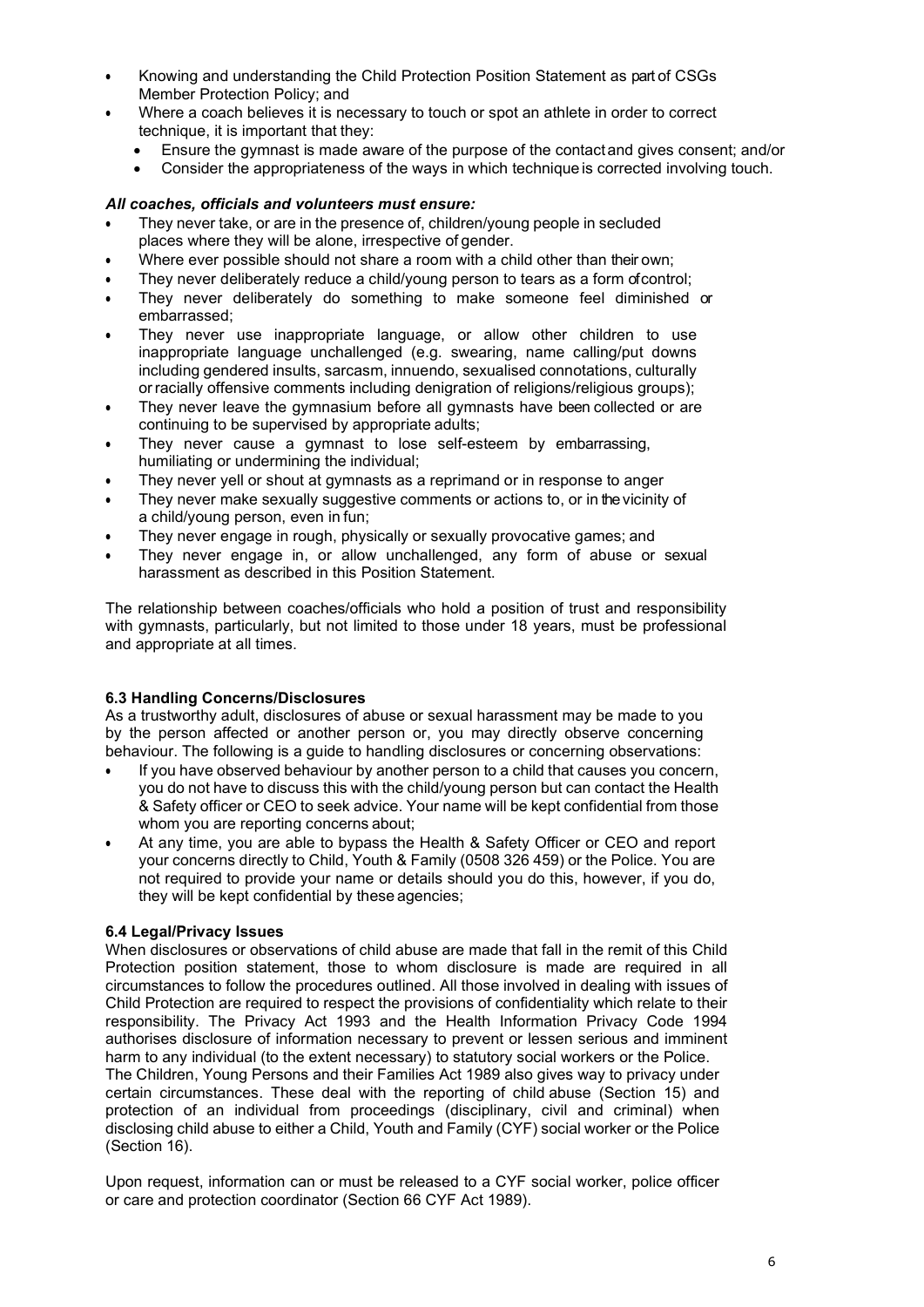# 6.5 Guidelines for Responding To Child Protection Concerns

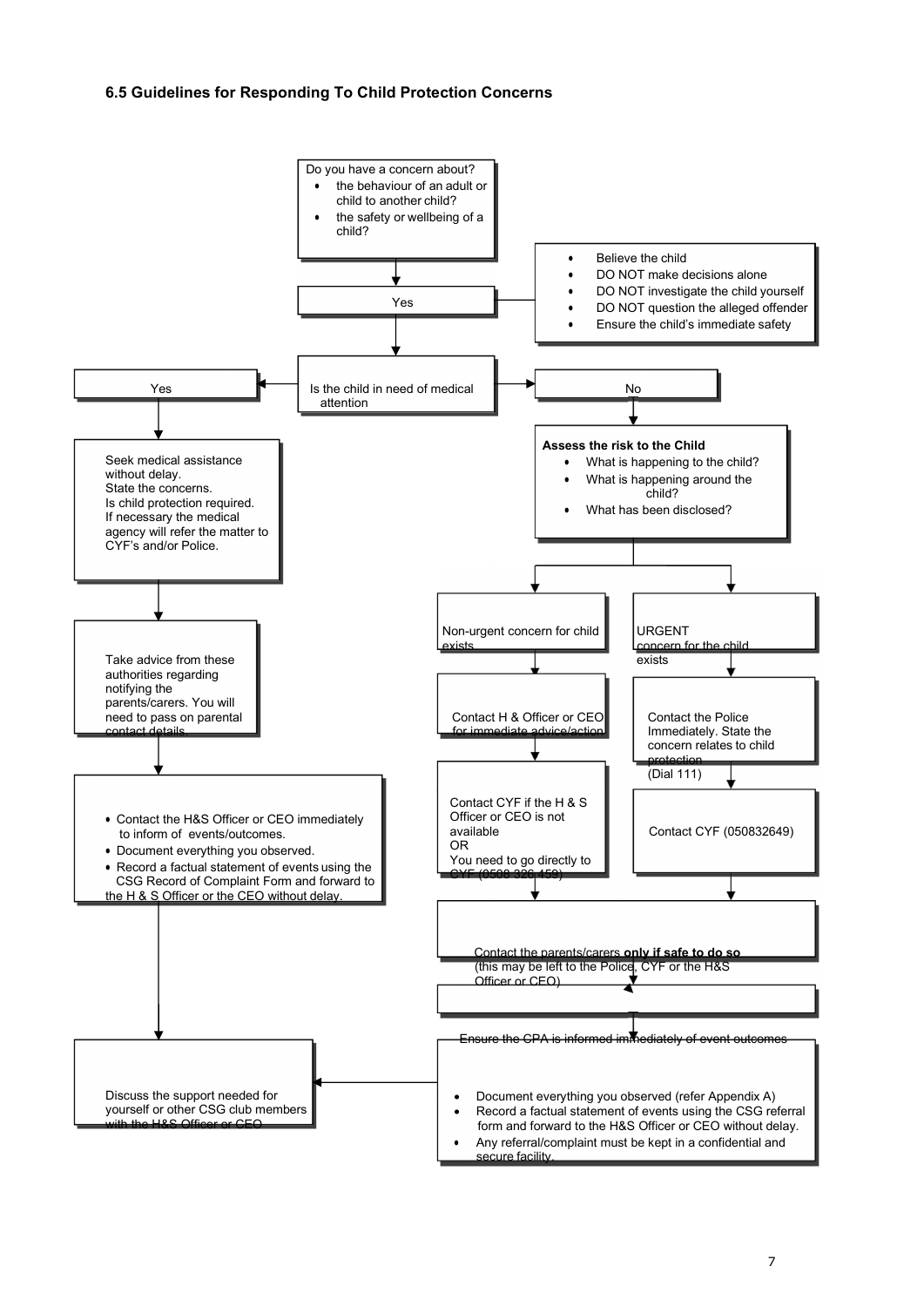### 6.6 Taking Images/Videos of Children

There is the potential for images or videos of children to be used inappropriately or illegally. Any devices that have the ability to take/record images or videos are included in this Position Statement, including the use of telescopic or zoom lens.

It is possible for images or video to be taken with any device without the knowledge of the subject. CSG requires all its members to be vigilant in changing rooms and other areas of the gymnasium and to report immediately any concerns arising from the taking or recording of images or video. CSG disallow the use of camera phones, videos and cameras inside changing areas, showers and toilets.

Always be vigilant for people who don't appear to be relatives or friends of those who are training in the gymnasium, but seem to spend a lot of time videoing or taking images of them. Report these incidents to the H&S Officer or CEO immediately.

CSG encourages that all individuals, wherever practicable, obtain the permission from a child's parent/guardian before taking an image or video of a child that is not their own. Taking an image or video of a medal or award presentation or a team photo are exceptions to this requirement to seek permission as are videoing or live streaming for broadcasting events and the taking of media photographs.

Parental photography forms an enduring part of each family's record or their child's progress, celebration of success and achievement and is an established social practice.

In the interest of protection of your gymnast, while taking part in gymnastics CSG recognises parents/caregivers may want to take images or video of their gymnast, spectators wishing to do this must be aware that:

- They may be asked to cease using photographic or video devices by an official; and
- They may be required to seek consent directly with their club for photographic/video use outside of gymnast events, e.g. training sessions, camps, competitions etc.

The athlete of the parent/caregiver wishing to record images/video must be the main subject in the images/video. No images or videos are to be taken of other gymnasts as the main subject without appropriate consent.

No images or videos of children should be uploaded onto any electronic device or website by any person without the consent of the parent/caregiver if the child is less than 18 years.

If Gymnastics NZ use an image of a child they will not display personal information such as residential address, email address or telephone numbers without gaining consent from the parent/guardian. They will not display any information about hobbies, likes/dislikes, school, etc. as this information can be used as grooming tools by paedophiles or other persons. They will only use appropriate images/videos of a child relevant to our sport and ensure that the child is suitably clothed in a manner that promotes the sport, displays its successes, etc. where possible they will seek permission to use these images.

#### 6.7 Official Photographers/video operators

Official event photographers wishing to take either photographs or video at CSG events must seek accreditation and produce their professional identification for their details to be recorded.

Ideally this should be requested at least five working days before an event. Parental consent must still be given for use of images for promotional purposes and these images/video must be stored securely.

It is important to note that a member may be under an external agency's protection order that may not be known to another parent, coach, volunteer or official photographer. Images of this nature may compromise the safety of the person the images are of.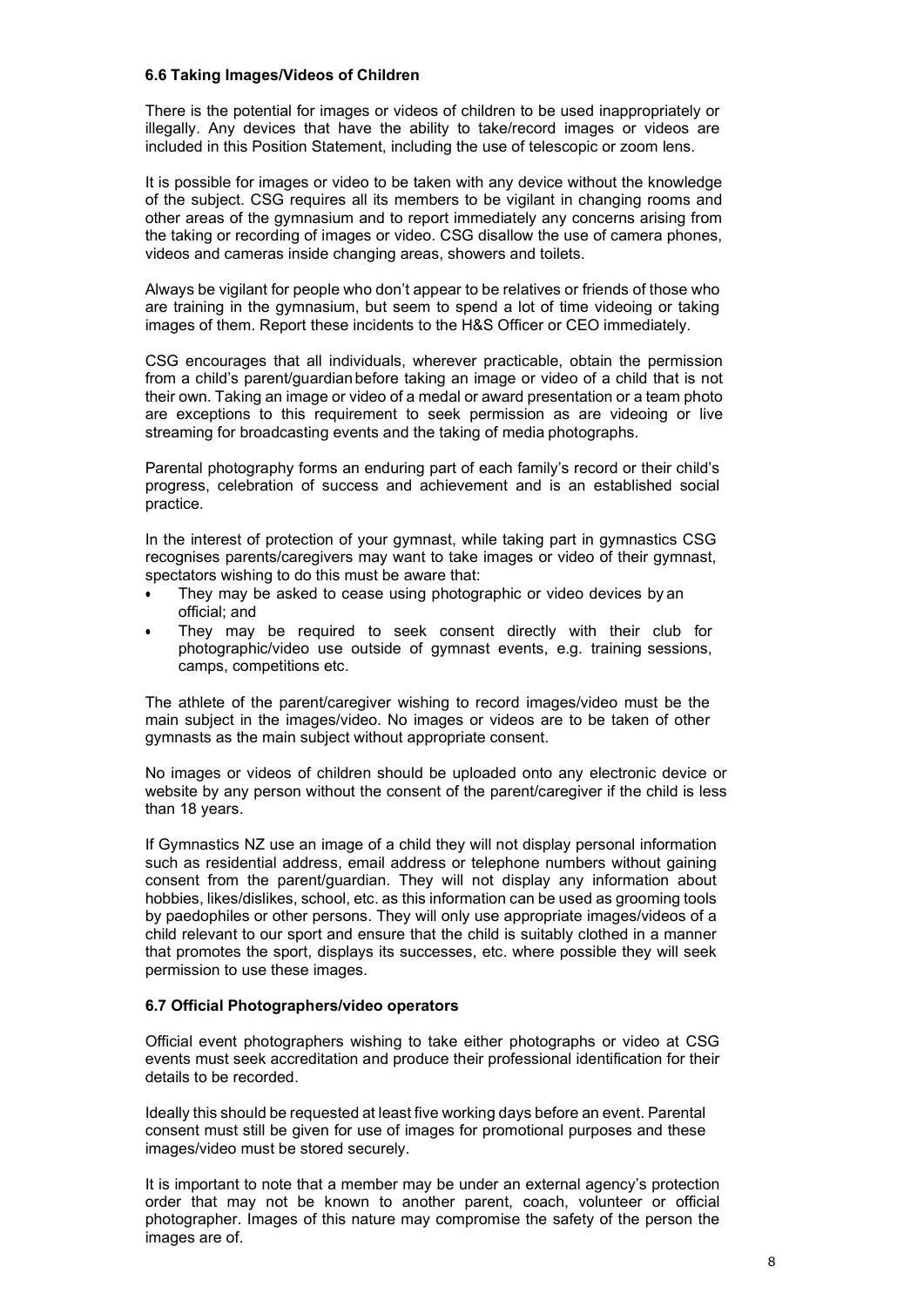# 6.8 Electronic & Social Media/Networking Policy

CSG acknowledges the enormous value of social networking websites, such as (but not limited to) Facebook and Twitter, to promote our sport and celebrate the achievements and success of the people involved in our sport.

We expect all people bound by this policy to conduct themselves appropriately when using social networking sites to share information related to our sport.

Social media postings, blogs, status updates and tweets relating to CSG/gymnastics:

- Must not use offensive, provocative or hateful language;
- Must not be misleading, false or injure the reputation of another person;
- Should respect and maintain the privacy of others; and
- Always use electronic and social network forums to add value and promote the sport in a positive way.

### 6.9 Children and Electronic & Social Media/Networking

Many children and young people communicate using electronic and social networking platforms, of which many modalities are available to them. Ideally, communication should be conducted between the coach/another adult and the parent of the child, however, if you need to communicate directly with the gymnast, you need to observe the cautions stated below.

CSG recommends the following cautions:

- If coaches use phone text or any other social networking means to communicate directly with a gymnast of any age, content remains brief and functionally related to gymnastics and avoids any social comment;
- Any electronic communication by a coach with a gymnast of any age remains professional but brief;
- Do not include personal information of yourself or others in social media channels;
- Do not use offensive, provocative or hateful language or images;
- Use your best judgement do not publish something that makes you feel the slightest bit uncomfortable and, never write/publish if you are feeling emotional or upset (or are intoxicated);
- Always ask for a person's permission before posting their picture on a social networking forum;
- Never comment on rumours, do not deny or affirm them or speculate about rumours; and

# 6.10 Cyber Bullying/Safety

CSG regards bullying and harassment in all forms as unacceptable in our sport. Bullying has the potential to cause great anxiety and distress to the person targeted by hurtful or derogatory comments or statements.

New technologies and communication tools, such as smart phones and social networking websites have greatly increased the potential for people to be bullied through unwanted and inappropriate comments. CSG will not tolerate abusive, discriminatory, intimidating or offensive statements being made online. In some cases, bullying is a criminal offence.

Frustration at a Judge, Teammate, Coach, Code Manager or other CSG staff should never be communicated on social networking websites.

If children are involved in suspected Cyber Bullying/Safety issues, either as the perpetrator or victim, please refer to Child Protection (7.1) in this Membership Protection Policy for the appropriate follow up and management.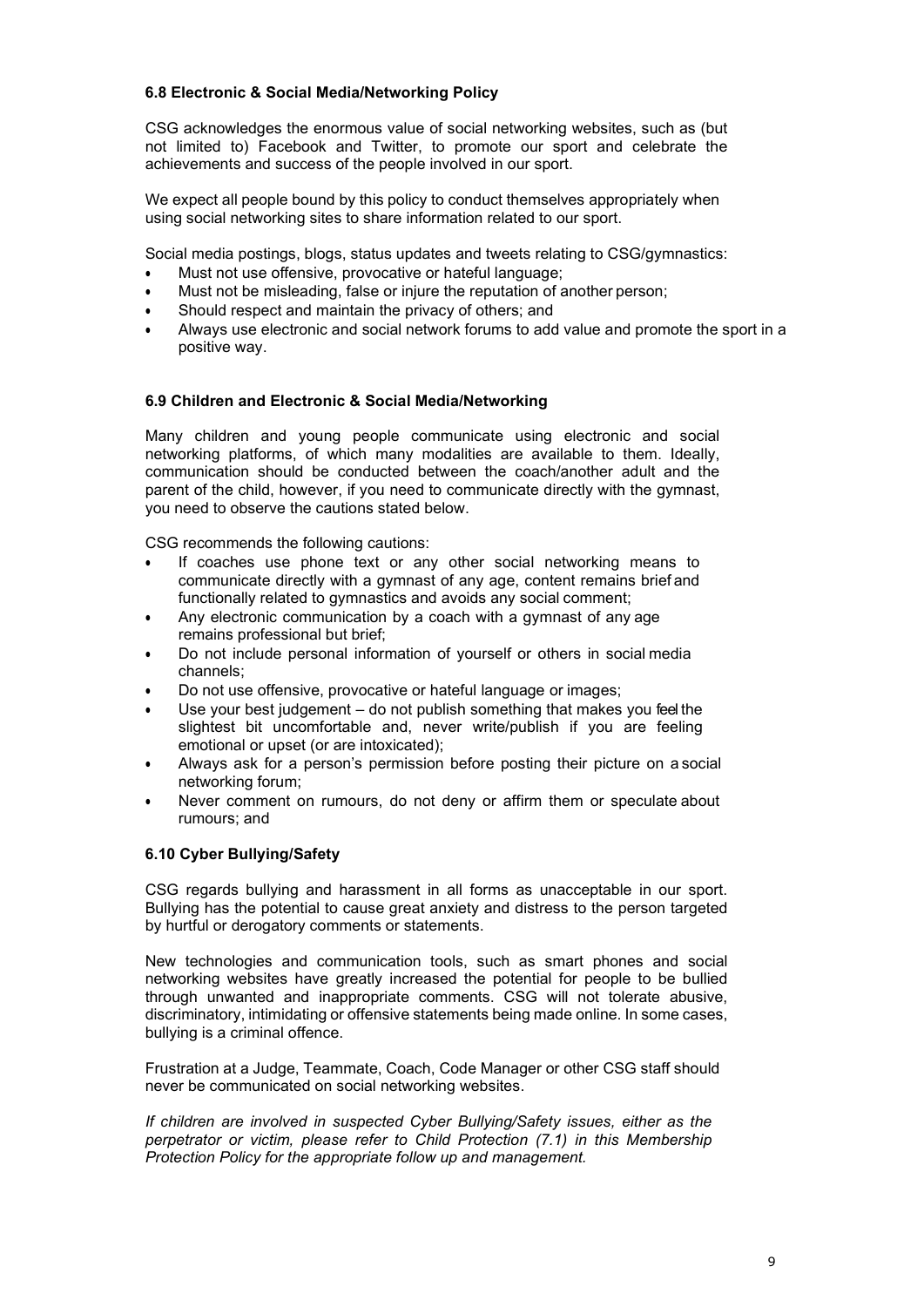## 6.11 Anti-discrimination and Harassment

CSG aims to provide a sport environment where all those involved in its activities are treated with dignity and respect and without harassment or discrimination.

CSG recognises that all those involved in its activities cannot enjoy themselves. perform to their best or be effective or fully productive if they are being treated unfairly, discriminated against or harassed because of their age, disability, family responsibilities, gender identity, or sexual orientation, medical status, marital status, political belief, pregnancy or breastfeeding, race, religion, gender or social origin.

CSG opposes all forms of harassment, discrimination and bullying. This includes treating or proposing to treat someone less favourably because of a particular characteristic, imposing or intending to impose an unreasonable requirement, condition or practice which has an unequal, disproportionate effect of people with a particular characteristic; or any behaviour that is offensive, abusive, belittling, intimidating or threatening – whether this is face-to-face, indirectly or via communication technologies such as mobile phones and computers.

If children are involved in your concerns around discrimination or harassment as either the perpetrator or victim, please refer to Child Protection (7.1) in this Membership Protection Policy for the appropriate follow up and management.

#### 6.12 Pregnancy

Pregnant women should be treated with respect and any unreasonable barriers to their full participation in our sport should be removed.

CSG recommends that pregnant women wanting to participate in our sport consult with their medical advisors to ensure they make informed decisions about participation. Pregnant women should be aware that their own health and wellbeing, and that of their unborn children, should be of the utmost importance in their decision making about the way they participate in our sport.

#### 6.13 Gender Identity

Everyone bound by this policy must treat people who identify as transgender fairly and with dignity and respect. This includes acting with sensitivity and respect where a person is undergoing gender transition. CSG will not tolerate any discrimination or harassment of a person who identifies as transgender or who is thought to be transgender.

CSG recognises there is debate over whether a male to female transgender person obtains any physical advantage over other female participants. If issues of performance advantage arise, CSG will seek advice on the application of those laws in the particular circumstances.

CSG is aware that the International Olympic Committee (IOC) has established criteria for selection and participation in the Olympic Games.

Where a transgender person intends competing at an elite level, we will encourage them to obtain advice about the IOC's criteria which may differ from the position taken by CSG.

# 6.14 Responsible Service and Consumption of Alcohol

CSG is committed to conducting sporting and social events in a manner that promotes the responsible service and consumption of alcohol.

In general:

- Event hosts must prevent drunkenness, minors accessing liquor, and understand that irresponsible liquor practices lead to problems both on and off the premises.
- Food and non-alcoholic drinks must be available at events we hold or endorse where alcohol is served; and
- Safe transport options should be considered as part of any event held where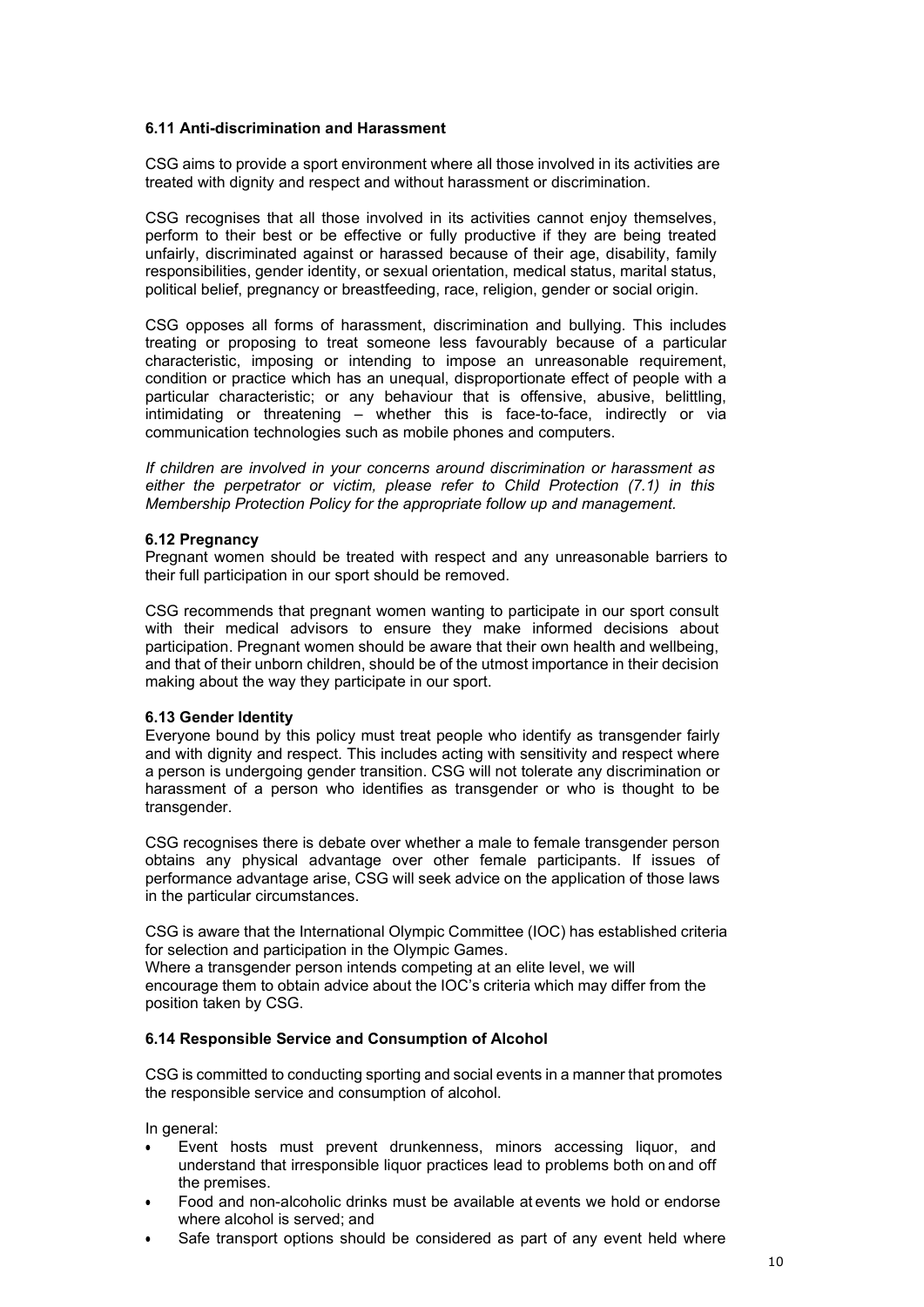alcohol is served.

Alcohol-free social events should be provided for young people and families

# 6.15 Smoke Free Environment

CSG is committed to conducting events in a manner that promotes a smoke free environment.

The following policies should be applied:

- No smoking shall occur at or near any sporting event or competition involving persons under the age of 18 years. This policy shall apply to coaches, athletes, officials and volunteers; and
- Social functions shall be smoke free.

# 6.16 Anti-Doping and Illicit Drugs in Sport

CSG has adopted the Sports Anti-Doping Rules (as amended from time to time by the Board of Drug Free Sport New Zealand) and the FINA anti–doping rules as its anti-doping policy.

CSG is committed to providing a drug–free sport in which members can compete. Breaches of the Sports Anti-Doping Rules shall be dealt with in accordance with those Rules.

This position statement is designed to help prevent the uptake of illicit drug use and reduce the drug-related harm to individuals, families and stakeholders of CSG and the broader community.

Some illicit drugs may be legitimately used under the supervision of a physician for a clinically justified purpose and then only if approved by CSG or Drug Free Sport NZ for each specific application. If you are using a prohibited substance for a legitimate reason and wish to compete you should obtain a Therapeutic Use Exemption from Drug Free Sport NZ. The possession and use of illicit drugs is subject to New Zealand laws.

# 6.17 Other Relevant Policies

Some of the policies which contribute to the welfare of all those involved in our activities include:

- Code of Conduct
- Concerns Brochure

# 7. COMPLAINTS PROCEDURES

# 7.1 Complaints

A complaint or issue of concern is constituted when submitted in writing. Complaints submitted in writing should preferably follow the form in Appendix A. It is recognised that when complaints are of a highly sensitive nature, it may be required to preserve the anonymity of the complainant.

This record and any notes must be kept in a confidential and safe place.

Acknowledgement of any complaint will be made within 2 working days, with any action finalised within one month of the date of the complaint. Complainants have the right of recourse by either writing to the Board of the Christchurch School of Gymnastics or to the Ministry of Social Development (in the case of a participant in an OSCAR Holiday Programme).

If the concern or safety of children is involved in a proposed complaint, either as the perpetrator or victim, please refer to Child Protection (6.1) in this Membership Protection Policy for the appropriate follow up and management.

# 7.2 Improper Complaints & Victimisation

CSG aims for any complaints to have integrity and be free of unfair repercussions or victimisation against the person making the complaint. If at any point in the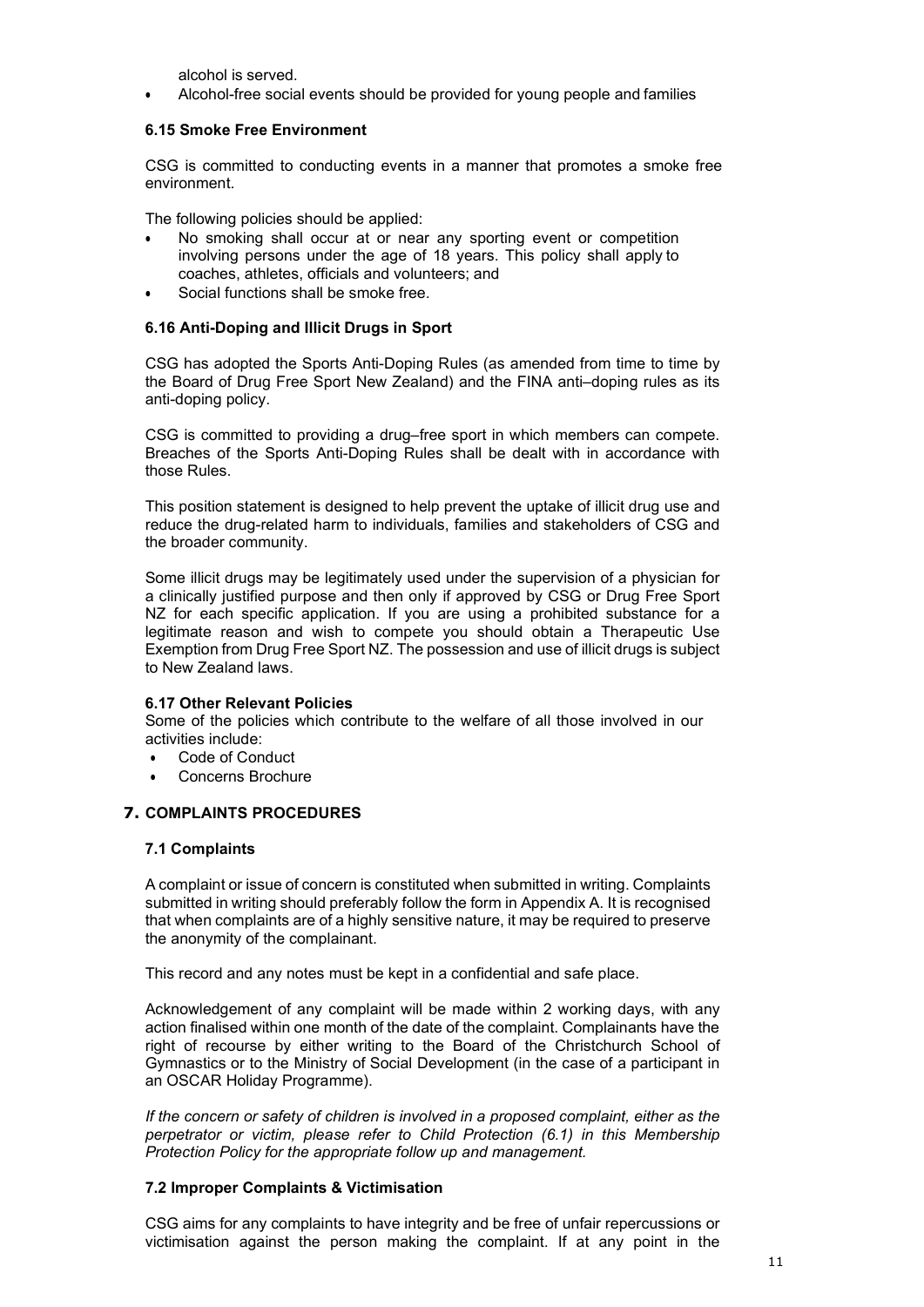complaints process a complainant has knowingly made an untrue complaint or the complaint is malicious or intended to cause distress to the person complained of, the matter may be dealt with as a disciplinary matter.

# 8. WHAT IS A BREACH OF THIS POLICY?

It is a breach of this policy for any person or organisation to which this policy applies, to do anything contrary to this policy, including but not limited to:

- Failing to follow CSGs policies (including this policy) and procedures for the protection, safety and welfare of children;
- Discriminating against, harassing or bullying (including cyber bullying) any person; and
- Victimising another person for reporting a complaint.

Breaches of this policy shall be dealt with under the Member Protection - Misconduct Policy.

# 9. WORKING WITH CHILDREN CHECKING REQUIREMENTS

Child abuse is illegal and all complaints to the Police and/or Child, Youth and Family (CYF) result in an investigation which can result in criminal charges.

New Zealand is currently making significant changes in order to improve the safeguarding of children through legislation and policy. Standard screening and vetting procedures to safeguard children from those who wish to access children through sport should be seen as best practice.

### 9.1 Screening and Vetting Requirements

Child abusers often seek to work with children. Robust and consistent screening and vetting will help assess whether people are suitable to work with children.

The following outlines the Screening and Vetting processes for paid or unpaid employment of coaches, administrators and volunteers, and the appointment of team managers for away competitions.

CSG is required to:

- Carry out an Identity Verification this is where proof is required for people to verify who they say they are, including previous identities;
- Check a person's referees (verbal or written) about his/her suitability for the role
- Verify qualifications and work history;
- If there is any uncertainty as to suitability arising from the checking, check with the Child Protection Advisor if the person is suitable to work with children (they will only be allowed to provide a 'yes' or 'no' as they are bound by Privacy Laws in regards to discussing further detail);
- Obtain a signed consent form from the applicant for a Police Check.
- Undertake the check of Police Check;
- Make an assessment as to whether the person may be unsuitable to work with people under the age of 18 years if the person doesn't agree to a records check after explaining why it is a requirement of our policy. If unsatisfied, do not appoint them;
- This information should be updated and reassessed every three years;
- Protect the privacy of the person who is checked and maintain confidentiality of any information obtained through the checking process; and
- Return all information or paperwork to the person if they are not appointed.

Those who have conviction(s) for child sex offences or violent crimes against children are not permitted to work at CSG.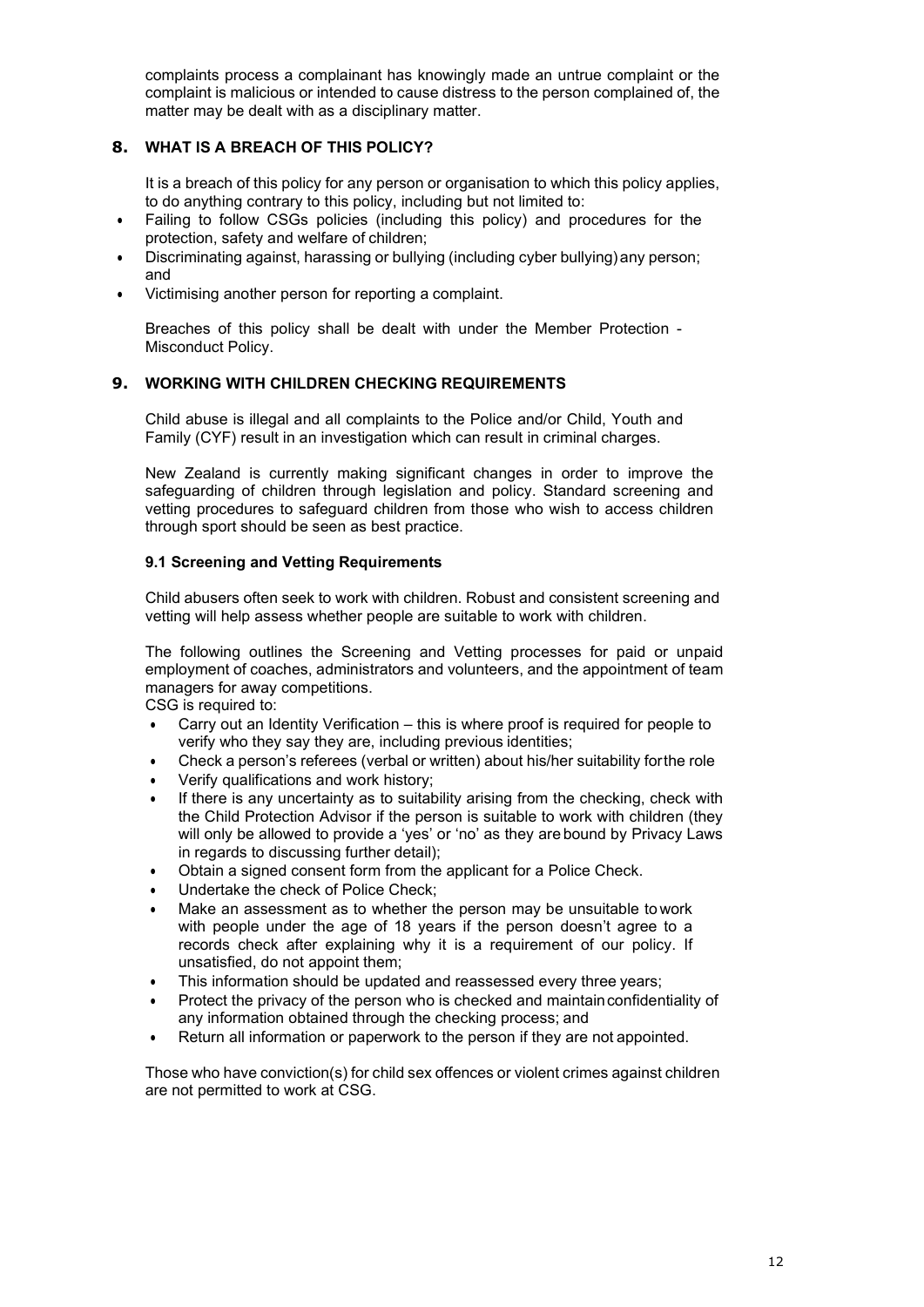# Appendix A

# RECORD OF COMPLAINT

| Complainant's Name                                          |                                       |                                       | Date<br>Formal                      |
|-------------------------------------------------------------|---------------------------------------|---------------------------------------|-------------------------------------|
|                                                             | Over 18                               | □ Under 18                            | Complaint Received:                 |
|                                                             |                                       |                                       |                                     |
| Complainant's<br>Contact<br>Details                         | Phone: Email:                         |                                       |                                     |
|                                                             |                                       |                                       |                                     |
|                                                             |                                       |                                       |                                     |
|                                                             |                                       |                                       |                                     |
| Childs's Contact Details<br>(If Applicable)                 | Name:                                 |                                       |                                     |
| Complainant's<br>Role<br>$\sqrt{ }$                         | Administrator (volunteer)             | Parent                                |                                     |
| Status                                                      | Gymnast                               | Spectator                             |                                     |
|                                                             | Coach                                 | <b>Support Personnel</b>              |                                     |
|                                                             | Employee                              | П                                     | Other                               |
|                                                             | Official                              |                                       |                                     |
| Name<br>Of<br>Person<br>Complained<br>About<br>(Respondent) |                                       |                                       |                                     |
|                                                             |                                       |                                       |                                     |
| Respondent's Role /                                         | Administrator (volunteer)             | Parent                                |                                     |
| Status                                                      | Athlete                               | Spectator                             |                                     |
|                                                             | Coach/Assistant Coach                 | <b>Support Personnel</b><br>П         | Other                               |
|                                                             | Employee (paid)<br>Official           |                                       |                                     |
| Nature Of Notification                                      | Formal                                | Informal                              |                                     |
|                                                             |                                       |                                       |                                     |
| Nature<br>Of<br>(Category/Basis/Grounds)                    | Complaint Harassment<br>Sexual/sexist | Discrimination<br>□ Selection dispute | Unfair decision<br>Coaching methods |
|                                                             | Sexuality                             | $\Box$ Personality clash              | Verbal abuse                        |
| Can tick more than one box                                  | Race                                  | □ Bullying                            | Physical abuse                      |
|                                                             | Religion                              | Disability                            | Victimisation                       |
|                                                             | Pregnancy                             | □ Child Abuse                         |                                     |
|                                                             |                                       |                                       |                                     |
| Date Of Alleged Incident                                    |                                       |                                       |                                     |
| Of Alleged<br>Location                                      | Competition                           | Other                                 |                                     |
| Incident                                                    | Training                              |                                       |                                     |